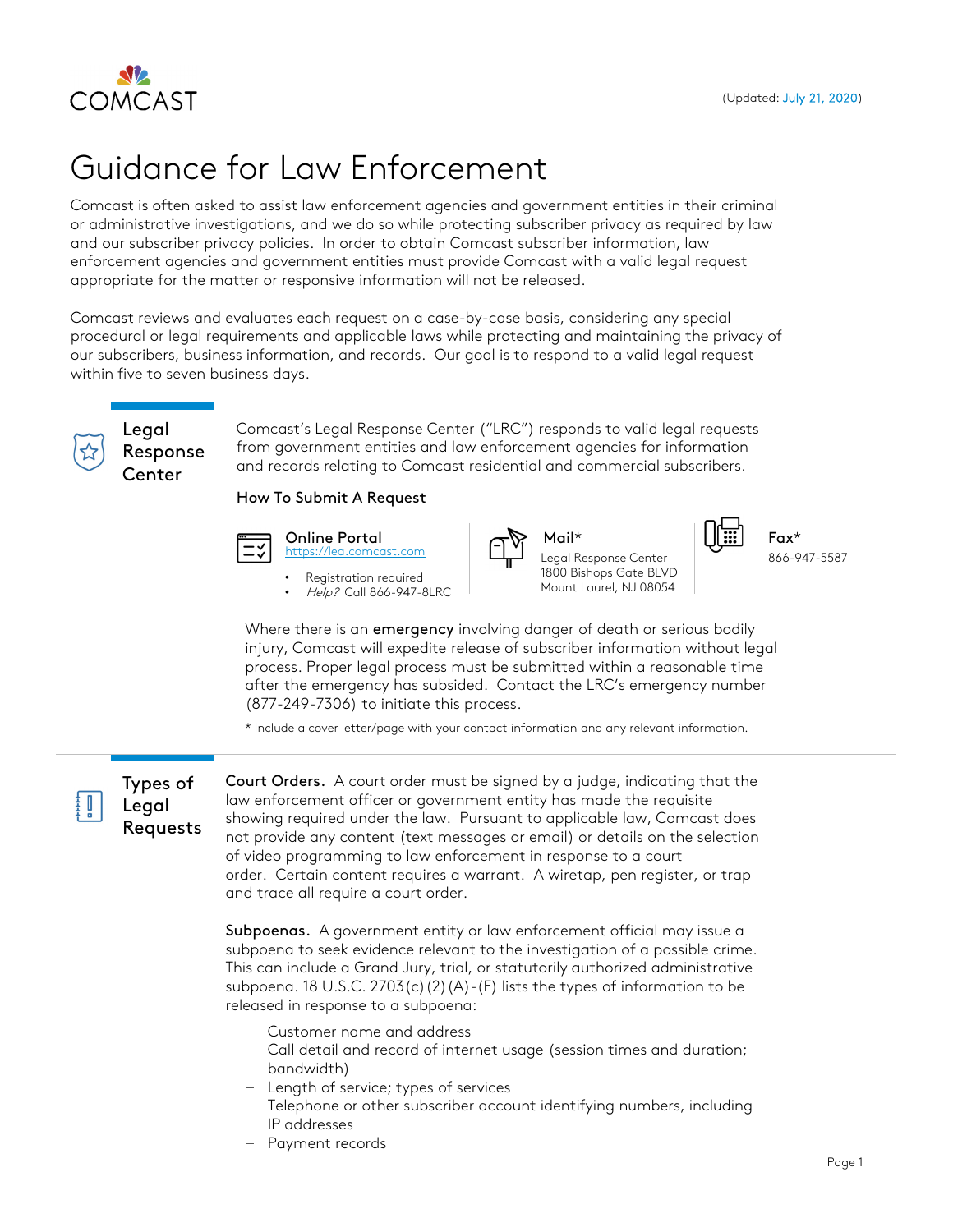

Types of Legal Requests

Warrants. Warrants require a government entity or law enforcement agency to demonstrate that there is "probable cause," or a reasonable belief that the person whose records are being sought has committed, is committing, or is about to commit a crime. A warrant may be used to obtain stored content or more basic subscriber or transactional information. Stored content refers to communications or data that subscribers create and store through their Comcast services such as email, cell site location, photographs, and home security video.

Consent from Subscriber. Law enforcement may obtain subscriber records upon a showing that lawful consent was obtained from the subscriber.

Child Exploitation. Lawful demands for subscriber information that relates to the exploitation of children are prioritized. To provide a faster response, the demand must state that the matter involves or potentially involves the exploitation of children. Comcast will make information available to the National Center for Missing and Exploited Children as required by 18 U.S.C. 2258A.

FISA. 50 U.S.C. 1801-1862 and 105 A and B submissions to Comcast should be coordinated with the applicable FBI field office. A Special Agent or other authorized FBI employee must hand deliver the request to Comcast.

Pen Register/Trap and Trace Device. 18 U.S.C. 3123 provides a mechanism for authorizing and approving the installation and use of a pen register or a trap and trace device pursuant to court order. All orders must be coordinated with the LRC for implementation.

National Security Letters. Delivery of all National Security Letters should be coordinated through the FBI field office in Washington, D.C. and delivered to Comcast via the [Law Enforcement Portal.](https://lea.comcast.com)

Wiretaps and Interception of Communications. 18 U.S.C. 2510 provides a mechanism for authorizing and approving the interception of a wire, oral, or electronic communication pursuant to court order. All such orders must be coordinated with the LRC prior to submission to Comcast.

Civil Matters. Submissions of legal requests for civil matters must be served through Comcast's registered agent, CT Corporation, in the relevant state. Attorney-signed subpoenas are insufficient when seeking subscriber information; Comcast must receive a judge-signed court order providing for notice to the subscriber before releasing subscriber information in a civil matter. For CT Corporation locations, click [here](https://ct.wolterskluwer.com/sop-locations) or call 866-925-9916.



What We Can Provide

# Telephone Numbers

Comcast can provide certain account information when provided with a landline or mobile telephone number it currently or has historically served.

## Xfinity Mobile

Confirm with [Neustar](https://www.neustar.biz/) that the mobile telephone number is assigned to Xfinity Mobile – results will show as "CELLCO PARTNERSHIP DBA – VERIZON WIRELESS – PA." Verizon does not maintain Xfinity Mobile subscriber information.

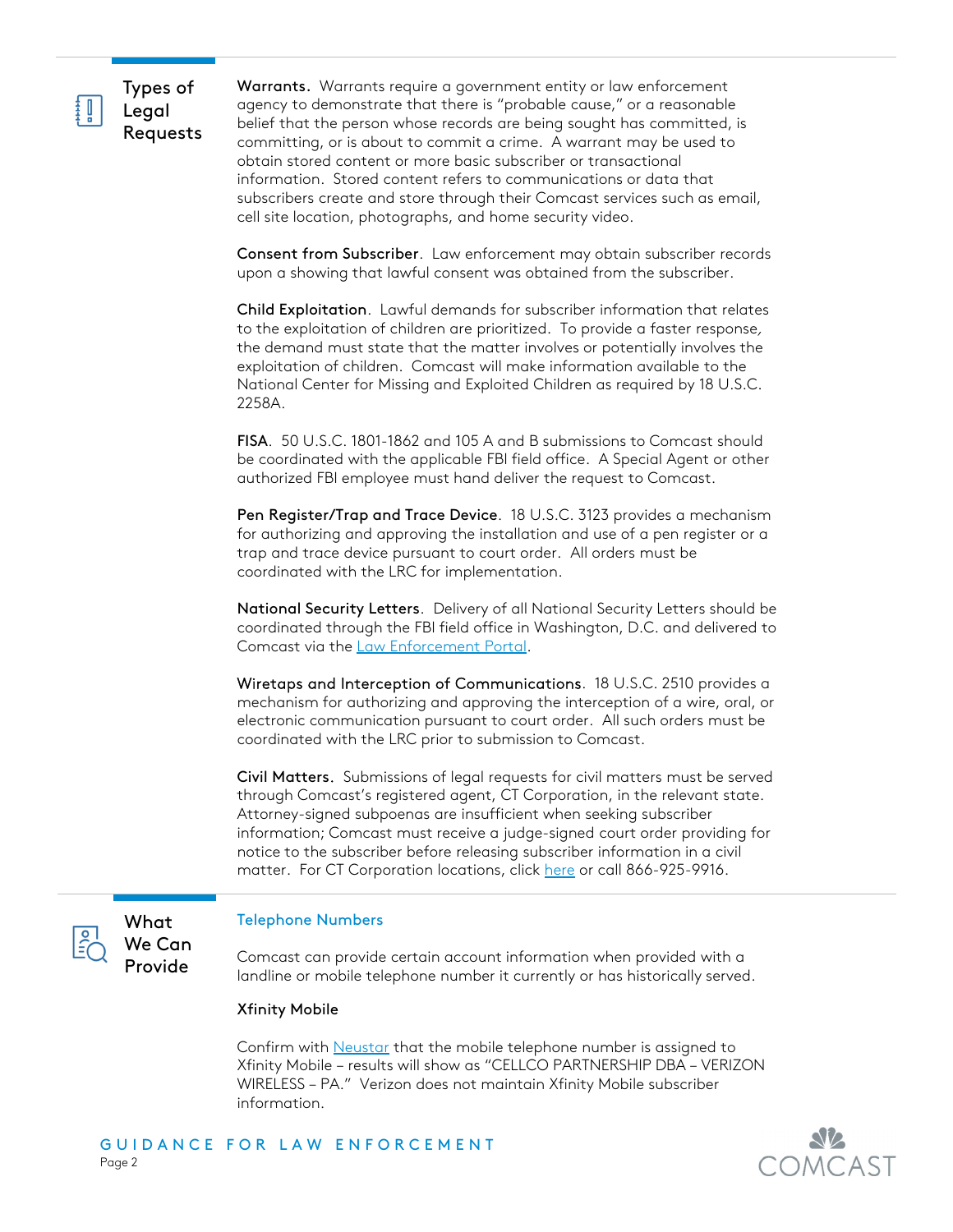

## Xfinity Mobile (cont'd)

Comcast can provide an Xfinity Mobile customer's billing information such as name, address, and the device used, plus call detail records and text message details (date, time, and recipient telephone numbers). Text message content must be sought from Verizon. Verizon maintains responsibility for CALEA surveillance, pen register/trap and trace, SMS content, video, images, and geolocation services for Xfinity Mobile customers.

### Xfinity Voice

When provided with an Xfinity Voice landline telephone number, Comcast can provide billing information, call detail information, and support CALEA surveillance, pen register, and trap and trace requests.

## Internet Protocol (IP) Addresses

Please confirm that the IP address is assigned to Comcast by running a query at<http://www.ip2location.com/free.asp>. Comcast's residential subscribers are not assigned a constant or static IP address, but rather are assigned a dynamic IP address. It is therefore necessary that all requests for subscriber information based on an IP address include the specific date, time, and time zone for which information is sought. IP address logs are retained for 180 days. Comcast uses Carrier Grade NAT ("CGN") for IPv4 Wi-Fi addresses, so request for Xfinity Wi-Fi IP addresses must also include the source port number of the IP address for full identification capability.

### Email Addresses

#### Residential Accounts

Residential email address accounts issued through Xfinity Internet end in comcast.net (i.e., JohnDoe@comcast.net). If an email account ends in any other domain (e.g., @gmail.com or @yahoo.com), Comcast will not have information regarding the email address. Xfinity Internet customers are provided with or can create their own email address, which Comcast will maintain even after Xfinity Internet service is cancelled or terminated. Email content can only be provided in response to a warrant.

#### Commercial Accounts

Requests for Comcast Business subscriber information must be emailed to Microsoft at *uslereq*@microsoft.com</u> or faxed to (425) 708-0096. Comcast does not maintain information or content for any business email addresses.

## Other Comcast Products and Services

Our [Law Enforcement Portal](https://lea.comcast.com) has detailed information about retention periods for each type of customer information we maintain. If you do not have access to the portal, please call the LRC at 866-947-8LRC for retention information.